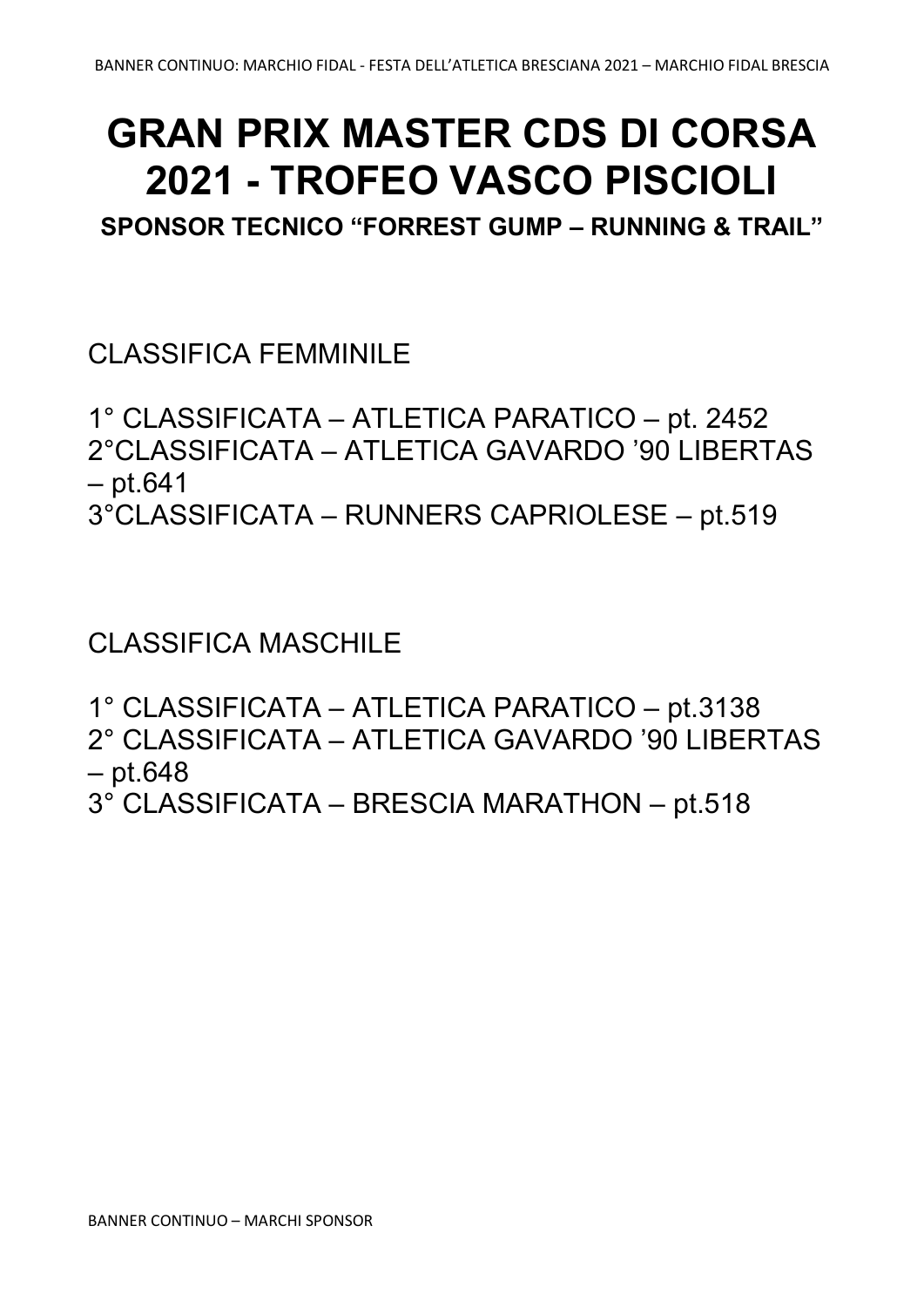## **GRAN PRIX MASTER SU PISTA 2021 - TROFEO MICO SPORT**

CLASSIFICHE FEMMINILI

BANNER CONTINUO – MARCHI SPONSOR

1° CLASSIFICATO SM35 – TIBONI TEA 2° CLASSIFICATO SM35 – TONNI CLAUDIA 3° CLASSIFICATO SM35 – BIANCHI IRENE 4° CLASSIFICATO SM35 – JOSEPH EHIZOGIE SOPHIE

1° CLASSIFICATO SM40 – BARTOLI CLAUDIA 2° CLASSIFICATO SM40 – TONG LINK SHUM GRACE 3° CLASSIFICATO SM40 – DE VITIS MARIA VINCENZA 4° CLASSIFICATO SM40 – TURELLI TIZIANA 5° CLASSIFICATO SM40 – ARU ELISABETTA

1° CLASSIFICATO SM45 – AUSONIO ANGELA 2° CLASSIFICATO SM45 – MUCA FLUTURA 3° CLASSIFICATO SM45 – CASELLA SILVIA 4° CLASSIFICATO SM45 – MELCHIONDA ALESSANDRA

2° CLASSIFICATO SM50 – ROSSETTI STEFANIA

4° CLASSIFICATO SM50 – BRAMBILLA BARBARA

1° CLASSIFICATO SM50 – AVIGO LAURA

3° CLASSIFICATO SM50 – BRIZIO FRANCA

5° CLASSIFICATO SM50 – CARRARA ENRICA

5° CLASSIFICATO SM45 – VASSALLI DANIELA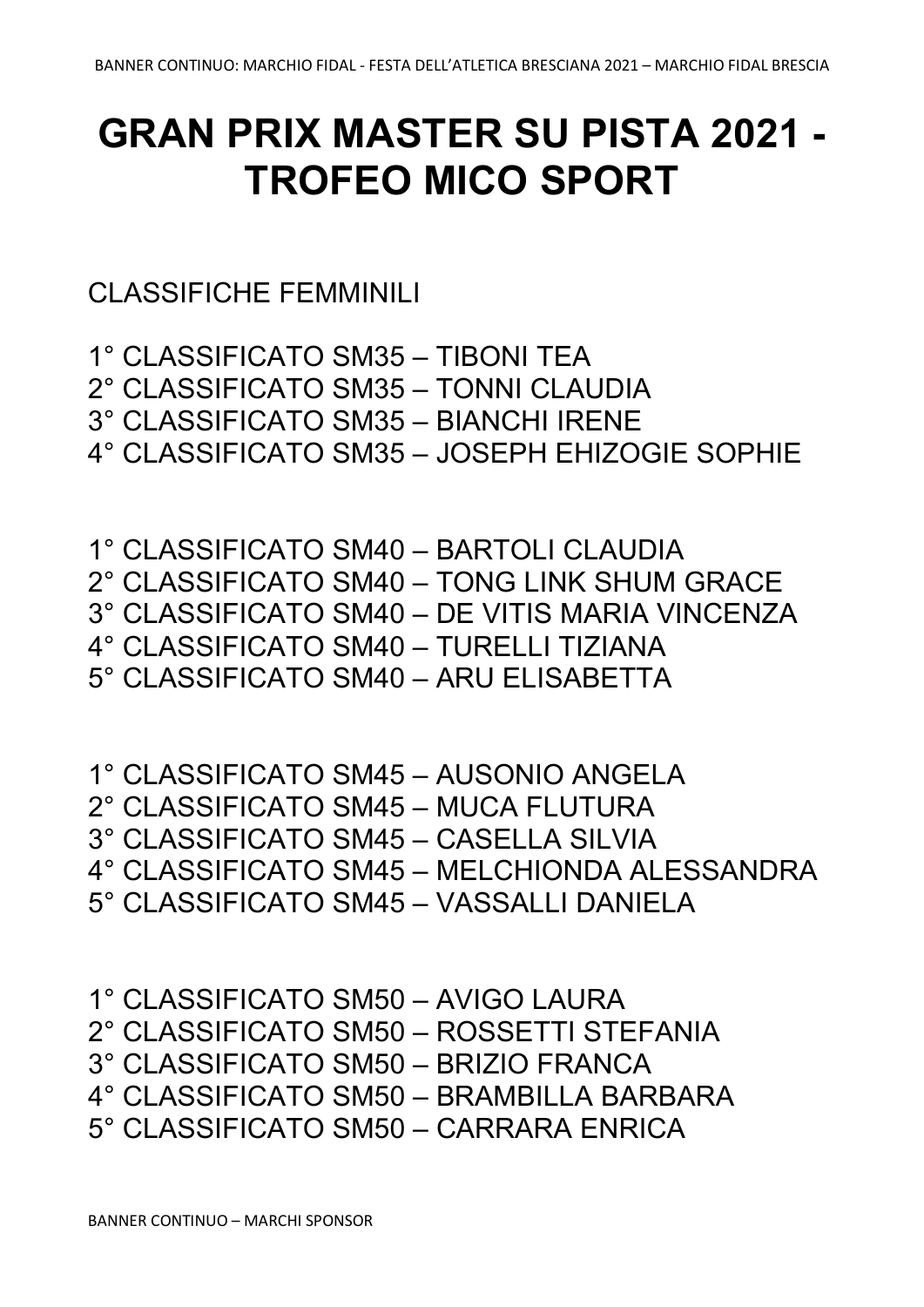5° CLASSIFICATO SM40 – HAIDU DUMITRU ADRIAN

4° CLASSIFICATO SM40 – RITARDO DENIS

2° CLASSIFICATO SM40 – LORINI MICHELE 3° CLASSIFICATO SM40 – GAMBA MARCO

1° CLASSIFICATO SM40 – MONTANARI GIORDANO

5° CLASSIFICATO SM35 – CANOZZI MBIATIA PATRIK

4° CLASSIFICATO SM35 – OTTOLINI DIEGO

3° CLASSIFICATO SM35 – GAVAZZI PAOLO

1° CLASSIFICATO SM35 - KAZZAR RADOUANE 2° CLASSIFICATO SM35 – BERTOLI VITTORIO

CLASSIFICHE MASCHILI

1° CLASSIFICATO SM65 – RONCHI IOLE

5° CLASSIFICATO SM60 – PASINI PATRIZIA

4° CLASSIFICATO SM60 – MARENDA DELFINA

3° CLASSIFICATO SM60 – DESTRO PATRIZIA

2° CLASSIFICATO SM60 – PASINI PAOLA

1° CLASSIFICATO SM60 – POLINA MARIA

5° CLASSIFICATO SM55 – CIOLI MARIUCCIA

2° CLASSIFICATO SM55 – BALLINI ELENA 3° CLASSIFICATO SM55 – TUROTTI NADIA 4° CLASSIFICATO SM55 – BOLZONI RAFFAELLA

1° CLASSIFICATO SM55 – FUSI PERLINA

BANNER CONTINUO: MARCHIO FIDAL - FESTA DELL'ATLETICA BRESCIANA 2021 – MARCHIO FIDAL BRESCIA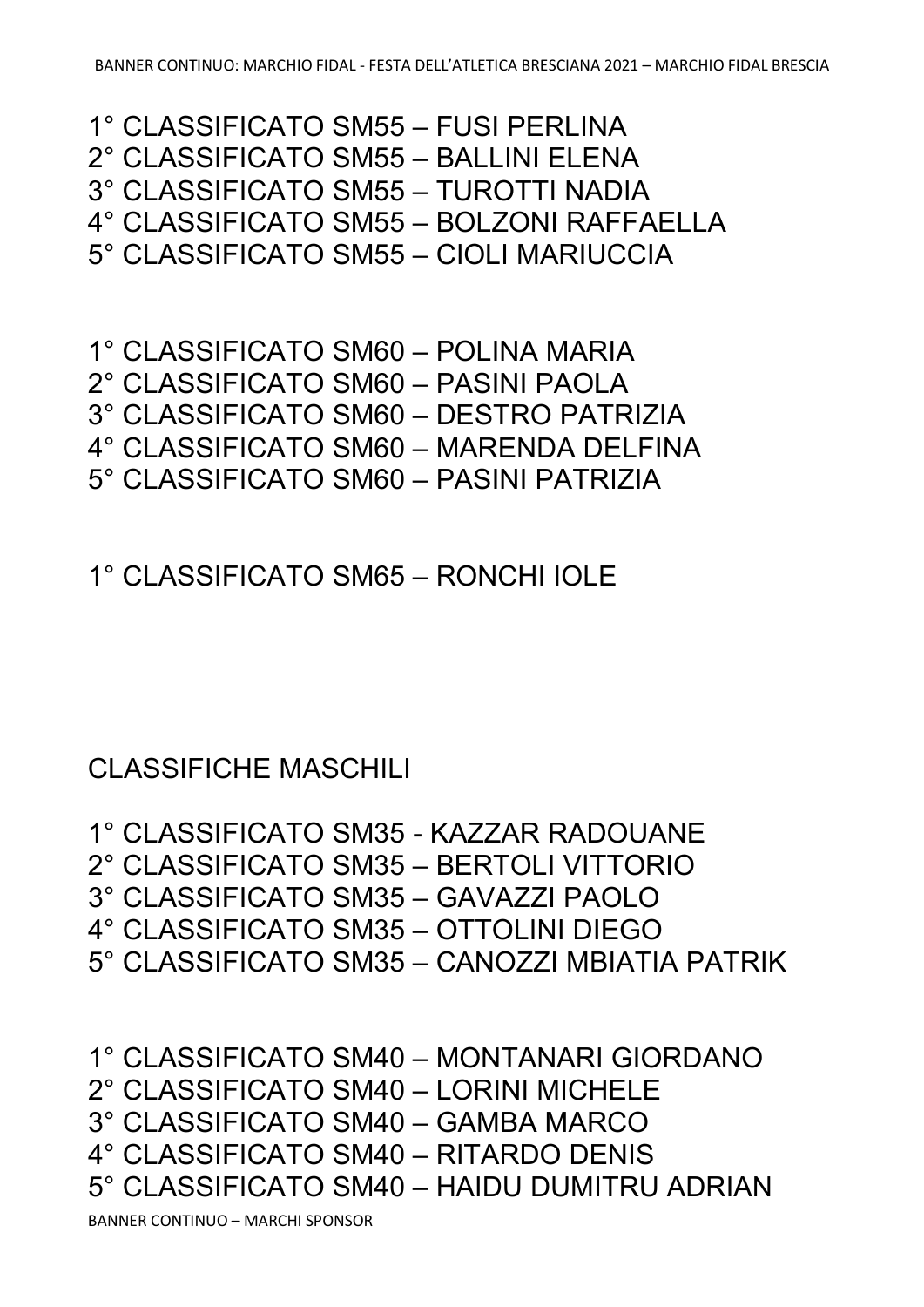1° CLASSIFICATO SM60 – VALOTTI STEFANO 2° CLASSIFICATO SM60 – NICOLETTI FEDERICO 3° CLASSIFICATO SM60 – CORTESE GIORGIO 4° CLASSIFICATO SM60 – RUGGERI ETTORE 5° CLASSIFICATO SM60 – BAIGUERA FRANCESCO

1° CLASSIFICATO SM55 – BRESCIANI GIORGIO 2° CLASSIFICATO SM55 – ABENI MASSIMO 3° CLASSIFICATO SM55 – BRESCIANI VINCENZO 4° CLASSIFICATO SM55 – FOLETTI FRANCESCO 5° CLASSIFICATO SM55 – PIOTTI STEFANO

1° CLASSIFICATO SM50 – BORONI ROBERTO 2° CLASSIFICATO SM50 – MUTTI GIORGIO 3° CLASSIFICATO SM50 – PRETTO LUCA 4° CLASSIFICATO SM50 – CONTI CARLO 5° CLASSIFICATO SM50 – MARINI ALESSANDRO

1° CLASSIFICATO SM45 – ZANETTI MANUEL 2° CLASSIFICATO SM45 – COTTALI IVAN 3° CLASSIFICATO SM45 – RAMBALDINI GIUSEPPE 4° CLASSIFICATO SM45 – TOLOTTI IVAN 5° CLASSIFICATO SM45 – RAINERI DAVIDE